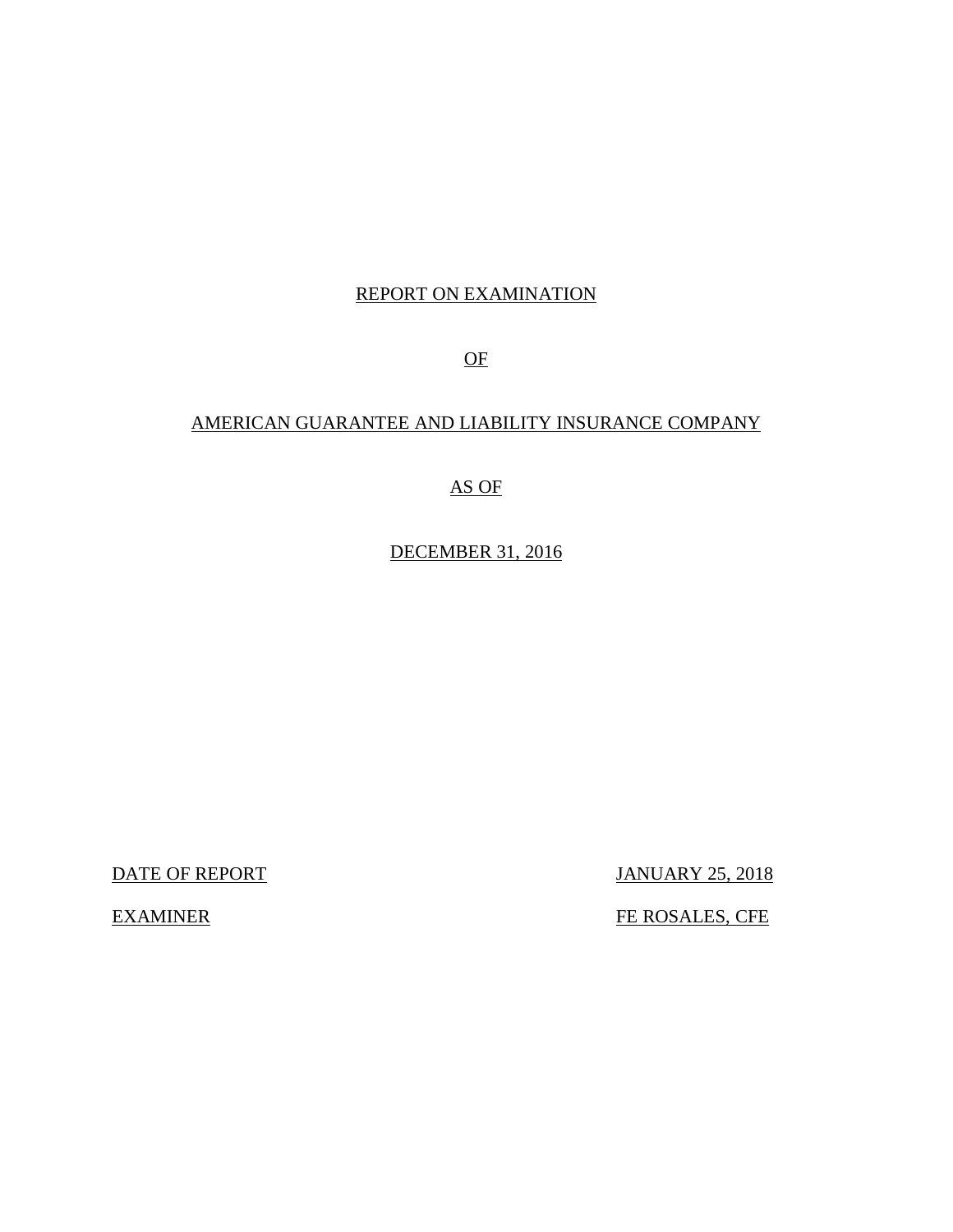# TABLE OF CONTENTS

| <b>ITEM</b> |                                             | PAGE NO.       |
|-------------|---------------------------------------------|----------------|
| 1.          | Scope of examination                        | $\overline{2}$ |
| 2.          | Description of Company                      | 3              |
|             | A. Corporate governance                     | 3              |
|             | B. Territory and plan of operation          | 5              |
|             | C. Reinsurance ceded                        | $\overline{7}$ |
|             | D. Holding company system                   | 8              |
|             | E. Significant operating ratios             | 11             |
| 3.          | <b>Financial statements</b>                 | 12             |
|             | A. Balance sheet                            | 12             |
|             | B. Statement of income                      | 12             |
|             | C. Capital and surplus account              | 14             |
| 4.          | Losses and loss adjustment expenses         | 15             |
| 5.          | Compliance with prior report on examination | 15             |
| 6.          | Summary of comments and recommendations     | 15             |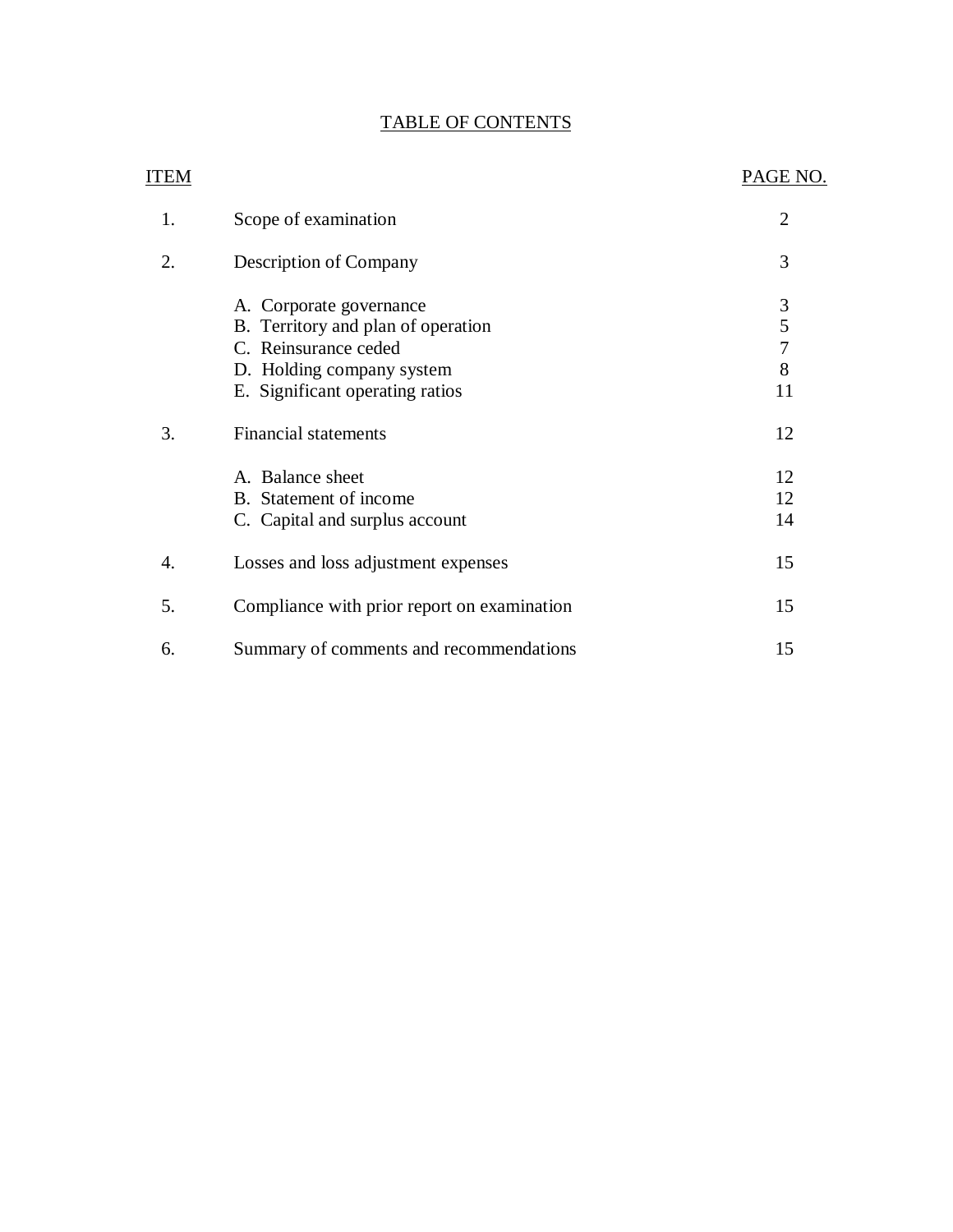

# NEW YORK STATE *DEPARTMENTof*  FINANCIAL SERVICES

Andrew M. Cuomo **Maria T. Vullo** Maria T. Vullo Governor Superintendent Superintendent

January 25, 2018

Honorable Maria T. Vullo Superintendent New York State Department of Financial Services New York, New York 10004

Madam:

Pursuant to the requirements of the New York Insurance Law, and in compliance with the instructions contained in Appointment Number 31546 dated November 10, 2016 attached hereto, I have made an examination into the condition and affairs of American Guarantee and Liability Insurance Company as of December 31, 2016, and submit the following report thereon.

Wherever the designation "the Company" appears herein without qualification, it should be understood to indicate American Guarantee and Liability Insurance Company.

Wherever the designation "Zurich American" appears herein without qualification, it should be understood to indicate Zurich American Insurance Company.

Wherever the designation "ZAIG" appears herein without qualification, it should be understood to indicate Zurich American Insurance Group, which is comprised of the eleven pool company participants listed in item 2C of this report.

Wherever the term "Department" appears herein without qualification, it should be understood to mean the New York State Department of Financial Services.

The examination was conducted at the Company's main administrative office located at 1299 Zurich Way, Schaumburg, Illinois 60196.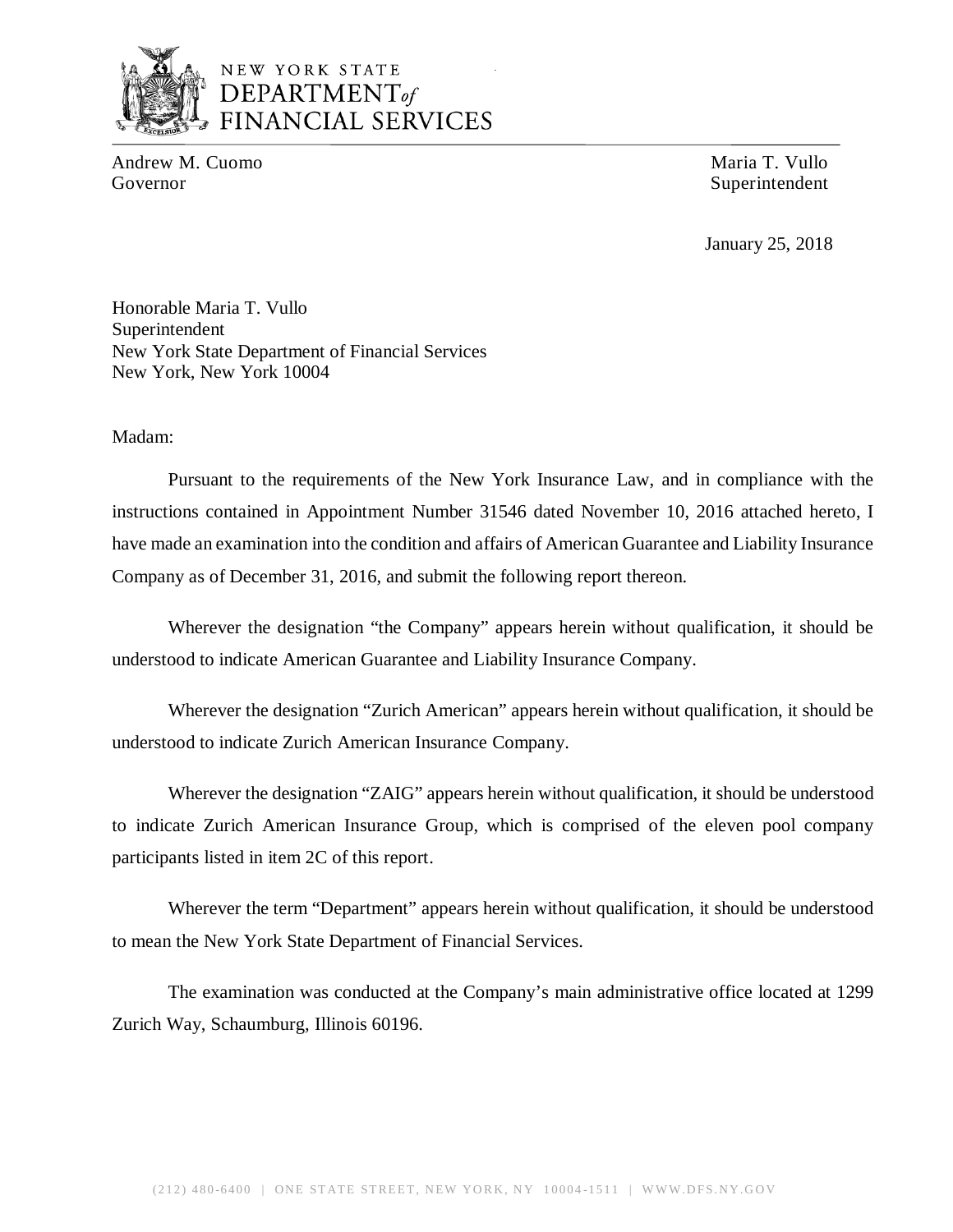#### **1. SCOPE OF EXAMINATION**

The Department has performed an examination of the Company*,* a multi-state insurer. The previous examination was conducted as of December 31, 2011. This examination covered the five-year period from January 1, 2012 through December 31, 2016. Transactions occurring subsequent to this period were reviewed where deemed appropriate by the examiner.

New York was the lead state of the ZAIG coordinated examination. The examination was performed concurrently with the examinations of the following insurers:

| Company                                              | <b>State of Domicile</b> |
|------------------------------------------------------|--------------------------|
| American Zurich Insurance Company                    | <b>Illinois</b>          |
| <b>Colonial American Casualty and Surety Company</b> | Maryland                 |
| Empire Fire and Marine Insurance Company             | <b>Nebraska</b>          |
| <b>Empire Indemnity Insurance Company</b>            | Oklahoma                 |
| Fidelity and Deposit Company of Maryland             | Maryland                 |
| <b>Steadfast Insurance Company</b>                   | Delaware                 |
| Universal Underwriters Insurance Company             | <b>Illinois</b>          |
| Universal Underwriters of Texas Insurance Company    | <b>Illinois</b>          |
| Zurich American Insurance Company                    | New York                 |
| Zurich American Insurance Company of Illinois        | <b>Illinois</b>          |

Other states participating in this examination were California, Delaware, Illinois, Maryland, Nebraska, and Oklahoma.

This examination was conducted in accordance with the National Association of Insurance Commissioners ("NAIC") Financial Condition Examiners Handbook ("Handbook"), which requires that we plan and perform the examination to evaluate the financial condition and identify current and prospective risks of the Company by obtaining information about the Company including corporate governance, identifying and assessing inherent risks within the Company and evaluating system controls and procedures used to mitigate those risks. This examination also includes assessing the principles used and significant estimates made by management, as well as evaluating the overall financial statement presentation, management's compliance with New York Laws, statutory accounting principles, and annual statement instructions.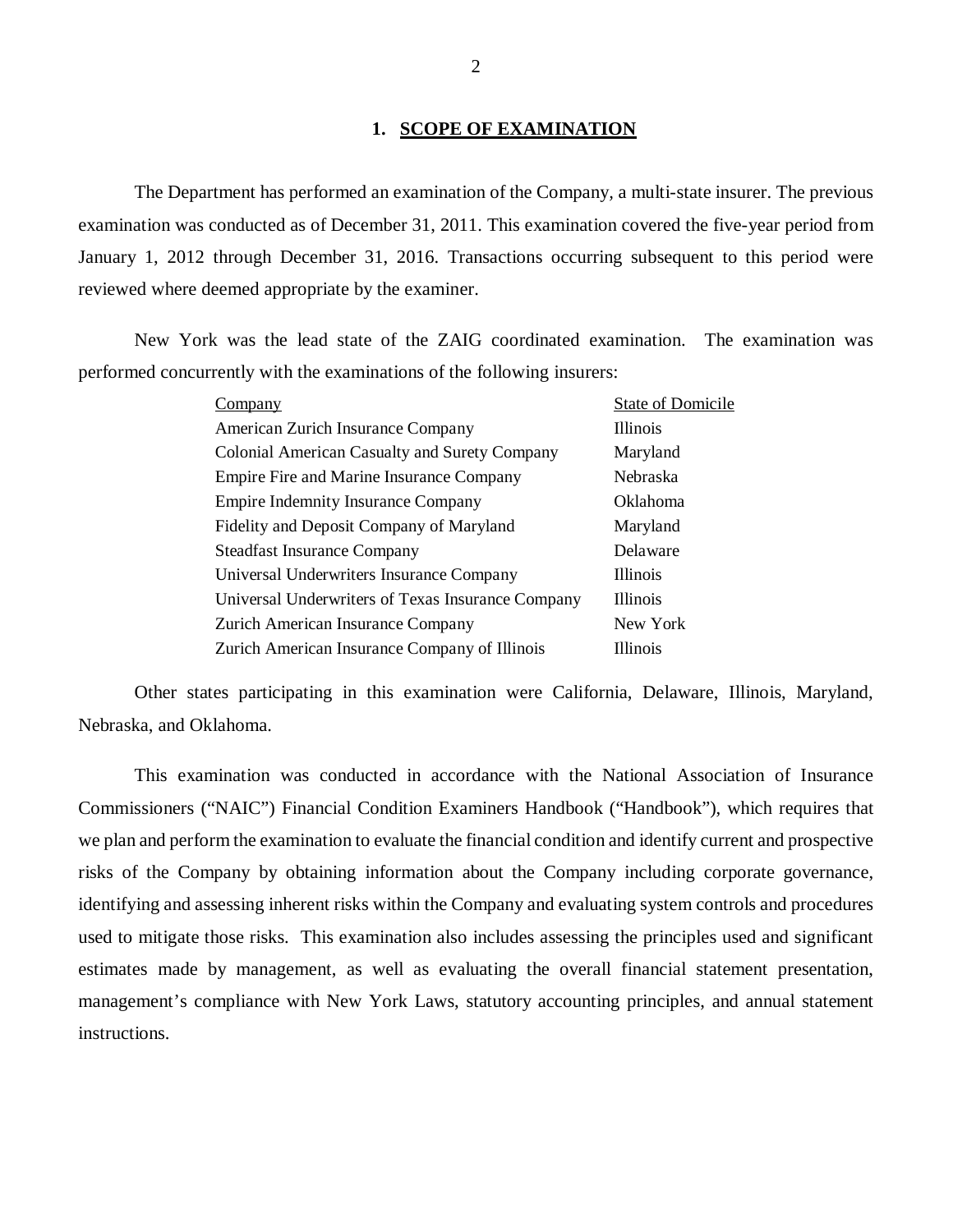<span id="page-4-0"></span>This examination report includes, but is not limited to, the following:

Company history Management and control Territory and plan of operation Holding company description Reinsurance Loss review and analysis Financial statement presentation Significant subsequent events Summary of recommendations

This report on examination is confined to financial statements and comments on those matters that involve departures from laws, regulations or rules, or that are deemed to require explanation or description.

A review was also made to ascertain what action was taken by the Company with regard to comments and recommendations contained in the prior report on examination.

#### **2. DESCRIPTION OF COMPANY**

The Company was organized under the laws of the State of New York and was incorporated on July 17, 1939. It commenced business on September 6, 1939. Zurich Fire Insurance Company of New York was merged into the Company on December 31, 1952.

The Company became an affiliate of the United States Branch of the Zurich Insurance Company ("U.S. Branch"), now known as Zurich American Insurance Company ("ZAIC") after the December 31, 1998 domestication of the U.S. Branch. All outstanding capital stock of the Company was transferred from Zurich Holding Company of America ("ZHCA"), a Delaware holding company, to ZAIC, a New York domestic insurer, in December 1998 as a surplus contribution related to the domestication of the U.S. Branch. ZAIC, the Company's immediate parent, is the lead company in a group of wholly owned property and casualty insurance companies based in the United States of America.

#### A. Corporate Governance

Pursuant to the Company's charter and by-laws, management of the Company is vested in a board of directors consisting of no less than thirteen members nor more than twenty-one members. At December 31, 2016, the board of directors was comprised of the following thirteen members: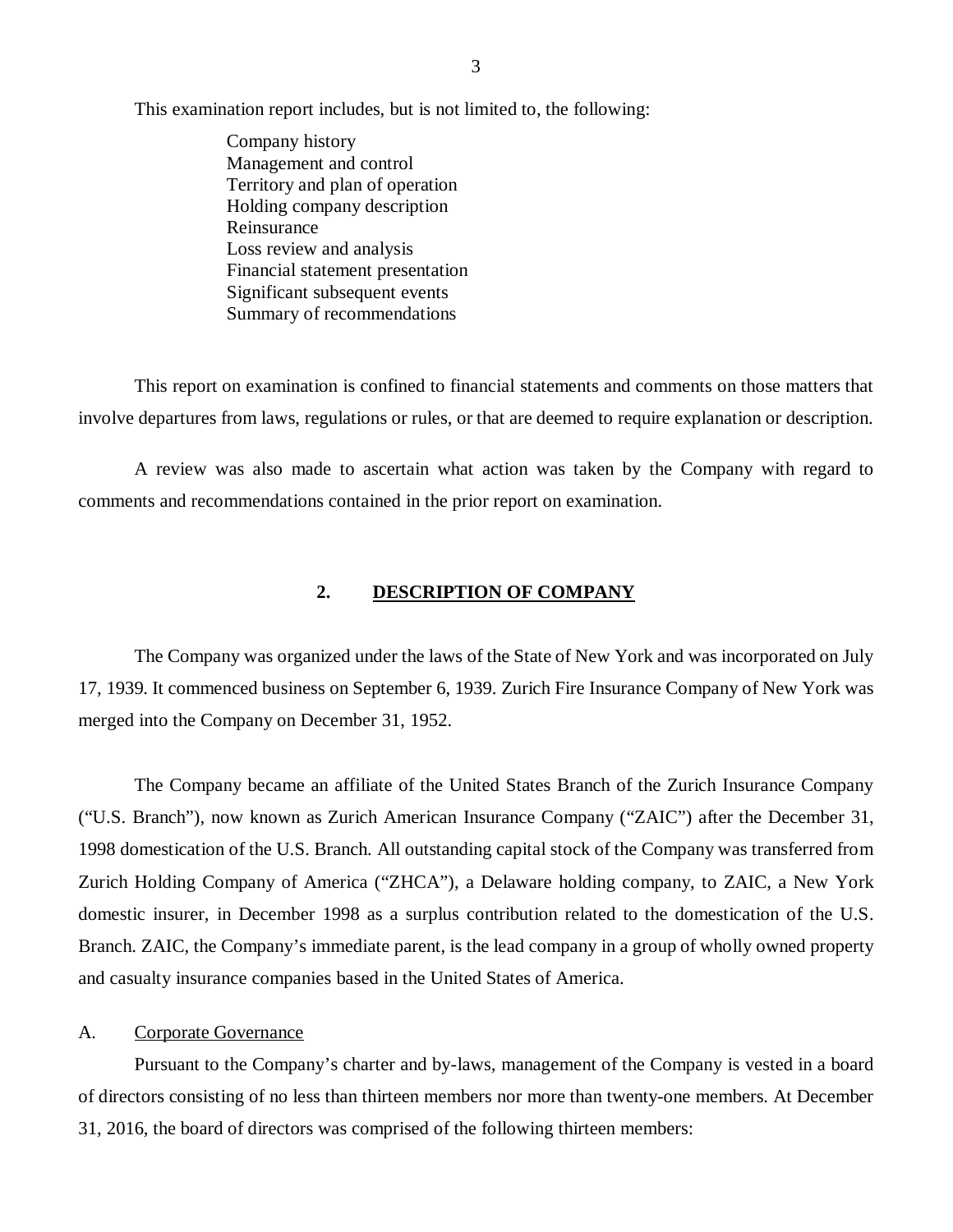Earl Randall Clouser Princeton, NJ

Alan Charles Fairhead \*\*\*\*\* Ipswich, Suffolk, UK

Eugenio Miguel Fernandez Wilmette, IL

Michael Thomas Foley \* Inverness, IL

Craig Jay Fundum \*\*\* Inverness, IL

Steven Michael Hatch North Barrington, IL

Dalynn Jean Hoch Huntley, IL

Paul Horgan New York, NY

Richard Patrick Kearns East Williston, NY

Dennis Francis Kerrigan, Jr. North Barrington, IL

Nancy Diane Mueller \*\* Kildeer, IL

Bryan James Salvatore \*\*\*\* Rye Brook, NY

Kathleen Anne Savio Wilmette, IL

#### Name and Residence Principal Business Affiliation

Head of Marketing, Distribution and Regional Management, Zurich North America

Chief Underwriting Officer, Zurich Insurance Group

Chief Underwriting Officer, Zurich North America

Chairman and Chief Executive Officer, Zurich North America

Head of Commercial Markets, Zurich North America

Chief Claims Officer, Zurich North America

Chief Financial Officer, Zurich North America

Head of Global Corporate, Zurich North America

Independent Director Retired

General Counsel, Zurich North America

Chief Operations Officer, Zurich North America

Head of Specialty Products, Zurich Insurance Group Ltd.

Head of Alternative Markets, Zurich North America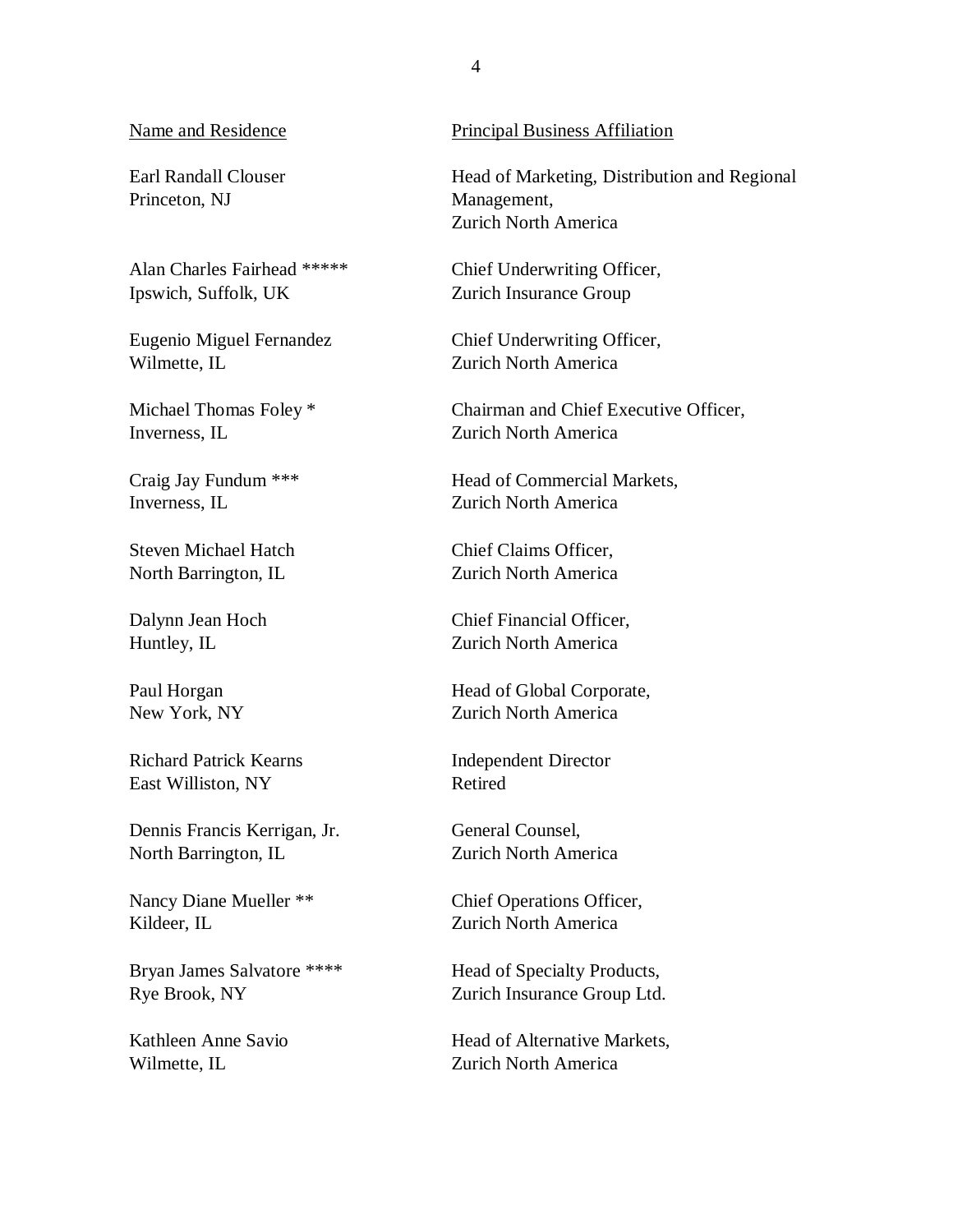<span id="page-6-0"></span>A review of the minutes of the board of directors' meetings held during the examination period indicated that the meetings were generally well attended and each board member has an acceptable record of attendance.

As of December 31, 2016, the principal officers of the Company were as follows:

| Name                         | Title                                                   |  |  |
|------------------------------|---------------------------------------------------------|--|--|
| Michael Thomas Foley *       | <b>Chief Executive Officer</b>                          |  |  |
| Nancy Diane Mueller **       | President, Chief Operations Officer                     |  |  |
| Dalynn Jean Hoch             | <b>Executive Vice President and Chief Financial</b>     |  |  |
|                              | Officer                                                 |  |  |
| Dennis Francis Kerrigan, Jr. | <b>Executive Vice President and Corporate Secretary</b> |  |  |
| Robert John Burne            | Treasurer                                               |  |  |
| Bob David Effinger, Jr.      | <b>Executive Vice President and Chief Actuary</b>       |  |  |
| Earl Randall Clouser         | <b>Executive Vice President</b>                         |  |  |
| Eugenio Miguel Fernandez     | <b>Executive Vice President</b>                         |  |  |
| Craig Jay Fundum ***         | <b>Executive Vice President</b>                         |  |  |
| <b>Steven Michael Hatch</b>  | <b>Executive Vice President</b>                         |  |  |
| Paul Horgan                  | <b>Executive Vice President</b>                         |  |  |
| Bryan James Salvatore ****   | <b>Executive Vice President</b>                         |  |  |
| Kathleen Anne Savio          | <b>Executive Vice President</b>                         |  |  |

\*Michael Foley resigned effective January 1, 2018. Kathleen Savio was appointed to replace Mr. Foley as Chief Executive Officer effective the same date.

\*\*Nancy Mueller, President and Chief Operations Officer, retired effective May 1, 2017. She was replaced by Craig Fundum as President and Mark Knipfer as the Chief Operations Officer.

\*\*\*Craig Fundum retired as Director and President effective December 27, 2017, at which time Mark Knipfer assumed the role of Director and President.

\*\*\*\*Bryan Salvatore resigned as Director and Executive Vice President effective May 25, 2017.

\*\*\*\*\*Alan Fairhead resigned as Director and Executive Vice President effective January 1, 2018.

#### B. Territory and Plan of Operation

As of December 31, 2016, the Company was licensed to write business in all 50 states, and the District of Columbia.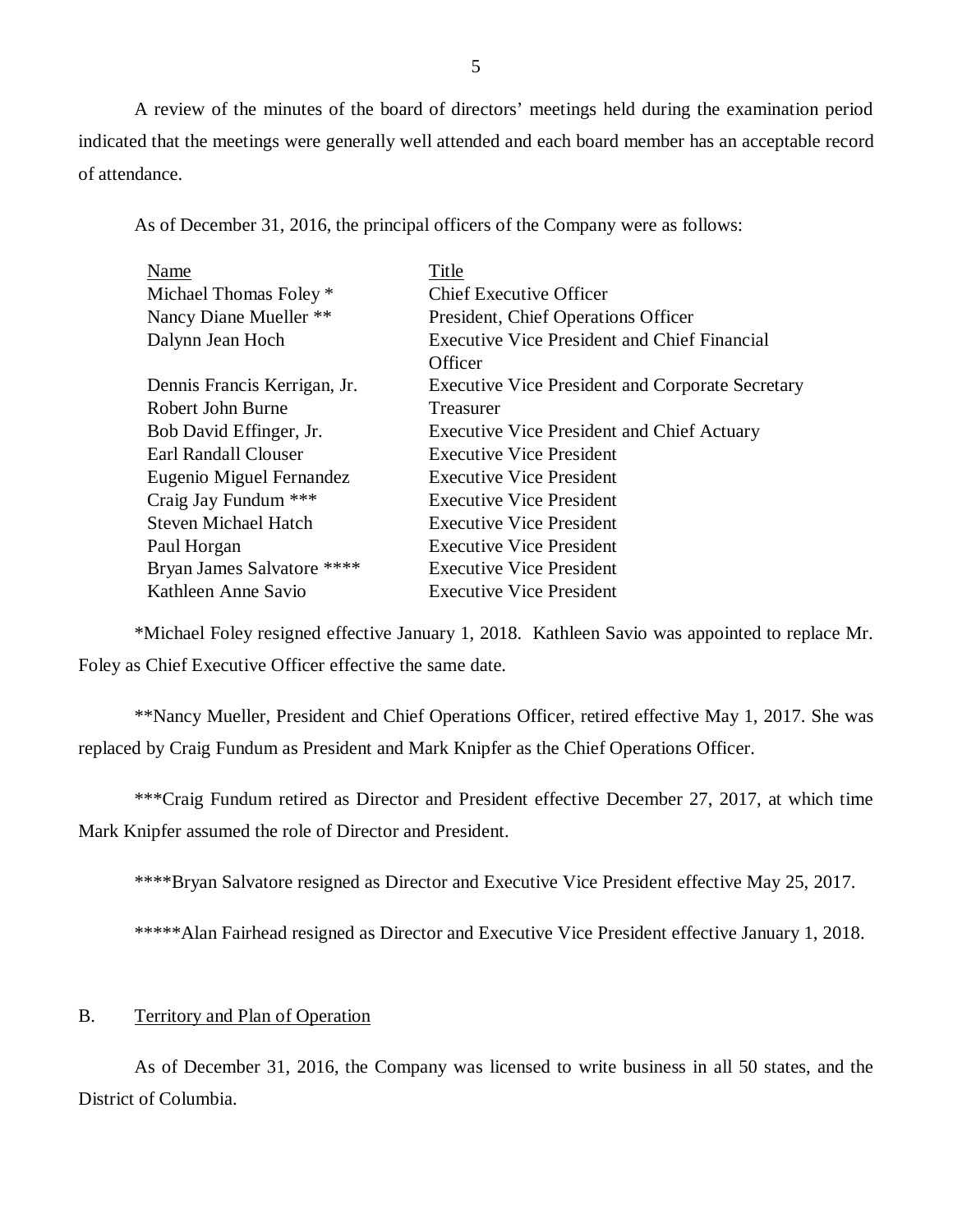As of the examination date, the Company was authorized to transact the kinds of insurance as defined in the following numbered paragraphs of Section 1113(a) of the New York Insurance Law:

| <u>Paragraph</u> | <b>Line of Business</b>                        |
|------------------|------------------------------------------------|
| 3                | Accident & health                              |
| 4                | Fire                                           |
| 5                | Miscellaneous property                         |
| 6                | Water damage                                   |
| 7                | Burglary and theft                             |
| 8                | Glass                                          |
| 9                | Boiler and machinery                           |
| 10               | Elevator                                       |
| 12               | Collision                                      |
| 13               | Personal injury liability                      |
| 14               | Property damage liability                      |
| 15               | Workers' compensation and employers' liability |
| 16               | Fidelity and surety                            |
| 17               | Credit                                         |
| 19               | Motor vehicle and aircraft physical damage     |
| 20               | Marine and inland marine                       |
| 21               | Marine protection and indemnity                |
| 22               | Residual value                                 |
| 28               | Service Contract reimbursement                 |
| 29               | <b>Legal Services</b>                          |

In addition, the Company is licensed to transact such workers' compensation insurance as may be incident to coverage contemplated under Paragraphs 20 and 21 of Section 1113(a) of the New York Insurance Law, including insurances described in the Longshore and Harbor Workers' Compensation Act (Public Law No. 803, 69 Cong. as amended; 33 USC Section 901 et seq. as amended). The Company is also authorized, pursuant to Section 4102(c) of the New York Insurance Law, to reinsure risks of every kind or description and insure property or risks of every kind or description located or resident outside of the United States, its territories and possessions.

Based on the lines of business for which the Company is licensed and the Company's current capital structure, and pursuant to the requirements of Articles 13 and 41 of the New York Insurance Law, the Company is required to maintain a minimum surplus to policyholders in the amount of \$35,000,000.

The following schedule shows the direct and assumed premiums written by the Company for the period under examination: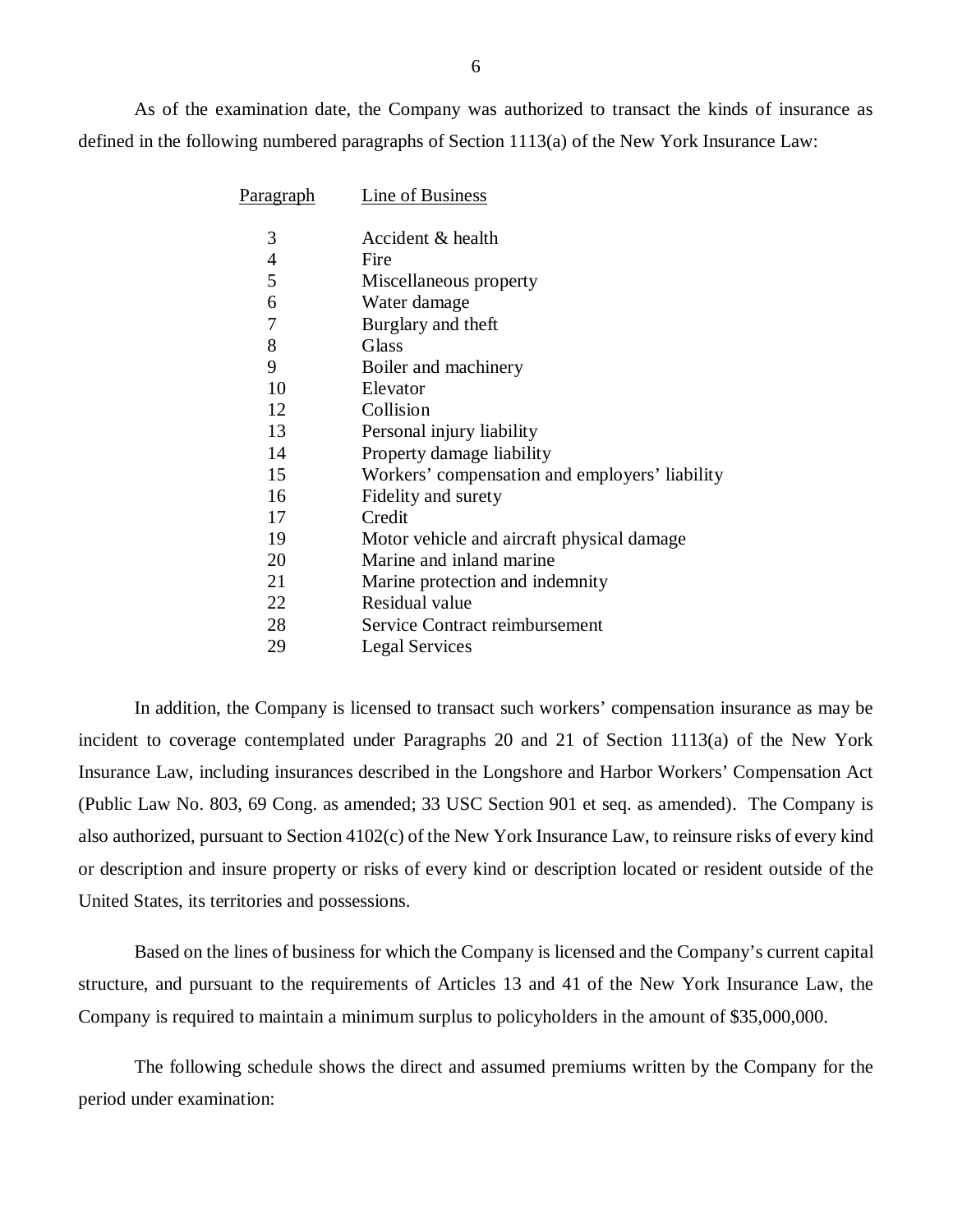| Calendar Year | Direct Premiums | <b>Assumed Premiums</b> | <b>Total Gross Premiums</b> |
|---------------|-----------------|-------------------------|-----------------------------|
| 2012          | 999,621,159     | \$4,917,285             | \$1,004,538,264             |
| 2013          | \$1,032,001,988 | \$2,804,201             | \$1,034,806,189             |
| 2014          | \$1,043,422,114 | \$3,883,639             | \$1,047,305,753             |
| 2015          | \$1,015,596,277 | 967,656<br>S            | \$1,016,563,933             |
| 2016          | 935,774,872     | \$2,338,191             | \$938,113,063               |

In 2016, the Company's direct written premiums were produced by a combination of approximately 8,593 independent and general agencies and 336 insurance brokers which are supported by the Company's network of four regional offices and 63 field offices.

The Company markets a variety of commercial property and casualty insurance products including professional liability and workers' compensation insurance, as well as risk management products and services, primarily through independent insurance agents and brokers, to domestic and international companies in all 50 states.

#### C. Reinsurance Ceded

#### Inter-Company Pooling Agreement

Effective January 1, 1999, the Company entered into an amended ZAIC inter-company pooling agreement which includes the Company and ten affiliated insurers. Pursuant to the terms of the agreement, the participants cede 100% of all underwriting assets, liabilities and expenses, as well as underwriting income and losses, net of applicable reinsurance, to Zurich American Insurance Company. There is no retrocession from the Zurich American Insurance Company to any of the pool participants. Subsequent to the January 1, 1999, revised and restated agreement, several amendments each adding or deleting participants in the pool have been made and this agreement was superseded by the Amended Intercompany Pooling Agreement effective January 1, 2012. At December 31, 2016, the following eleven insurers participated in the pool: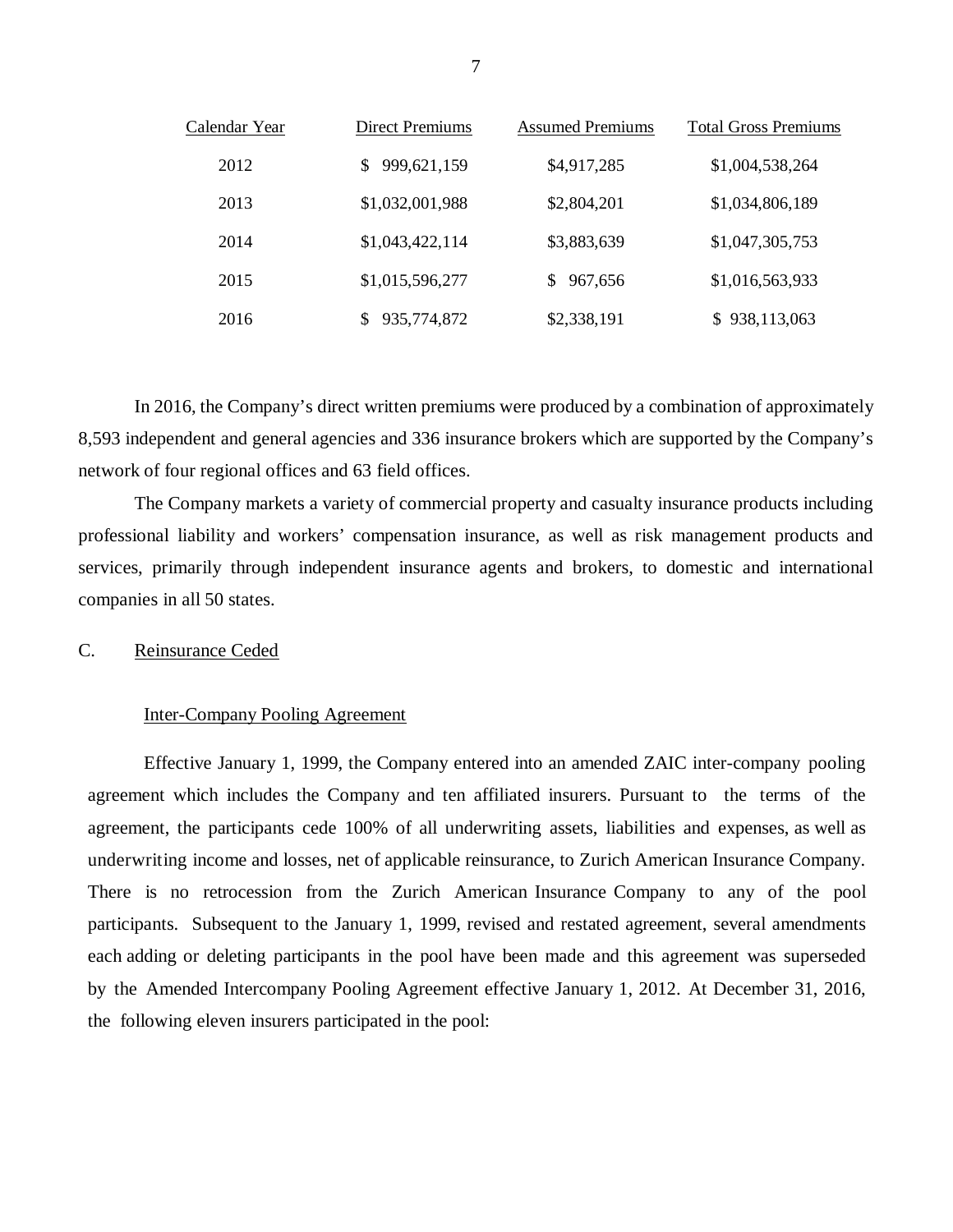<span id="page-9-0"></span>**Zurich American Insurance Company (NY) American Guarantee and Liability Insurance Company (NY)**  American Zurich Insurance Company (IL) Universal Underwriters Insurance Company (IL) Universal Underwriters of Texas Insurance Company (IL) Zurich American Insurance Company of Illinois (IL) Colonial American Casualty and Surety Company (MD) Fidelity and Deposit Company of Maryland (MD) Steadfast Insurance Company (DE) Empire Fire & Marine Insurance Company (NE) Empire Indemnity Insurance Company (OK)

Subsequent to the examination date, Rural Community Insurance Company was added as a participating insurer effective January 1, 2018.

Prior to cessions to the pool, the companies reduce their exposure to losses through facultative and treaty reinsurance. Article V of the pooling agreement provides that ZAIC agrees to be liable, for annual statement and other financial statement purposes, for any amount disallowed the companies on account of reinsurance with unauthorized companies and any amount disallowed for non-admitted assets. Accordingly, only ZAIC reports a provision for reinsurance as the liability at December 31, 2016.

Total premiums assumed by ZAIC from the affiliated companies participating in the pooling agreement represented 40.2% of the total gross written premium by ZAIC during 2016.

Reinsurance agreements with affiliates were reviewed for compliance with Article 15 of the New York Insurance Law. It was noted that all affiliated reinsurance agreements were filed with the Department pursuant to the provisions of Section 1505(d)(2) of the New York Insurance Law.

After cessions to the intercompany pooling agreement, the Company is a party to the same underlying ceded reinsurance program as that of ZAIC. An examination of ZAIC as of December 31, 2016 was conducted by this Department concurrently with this examination. A description of the underlying ceded reinsurance program as of December 31, 2016 is included in the ZAIC report on examination.

#### D. Holding Company System

The Company is a wholly-owned subsidiary of Zurich American Insurance Company (ZAIC), a New York domiciled property and casualty insurer. ZAIC is a wholly-owned subsidiary of Zurich Holding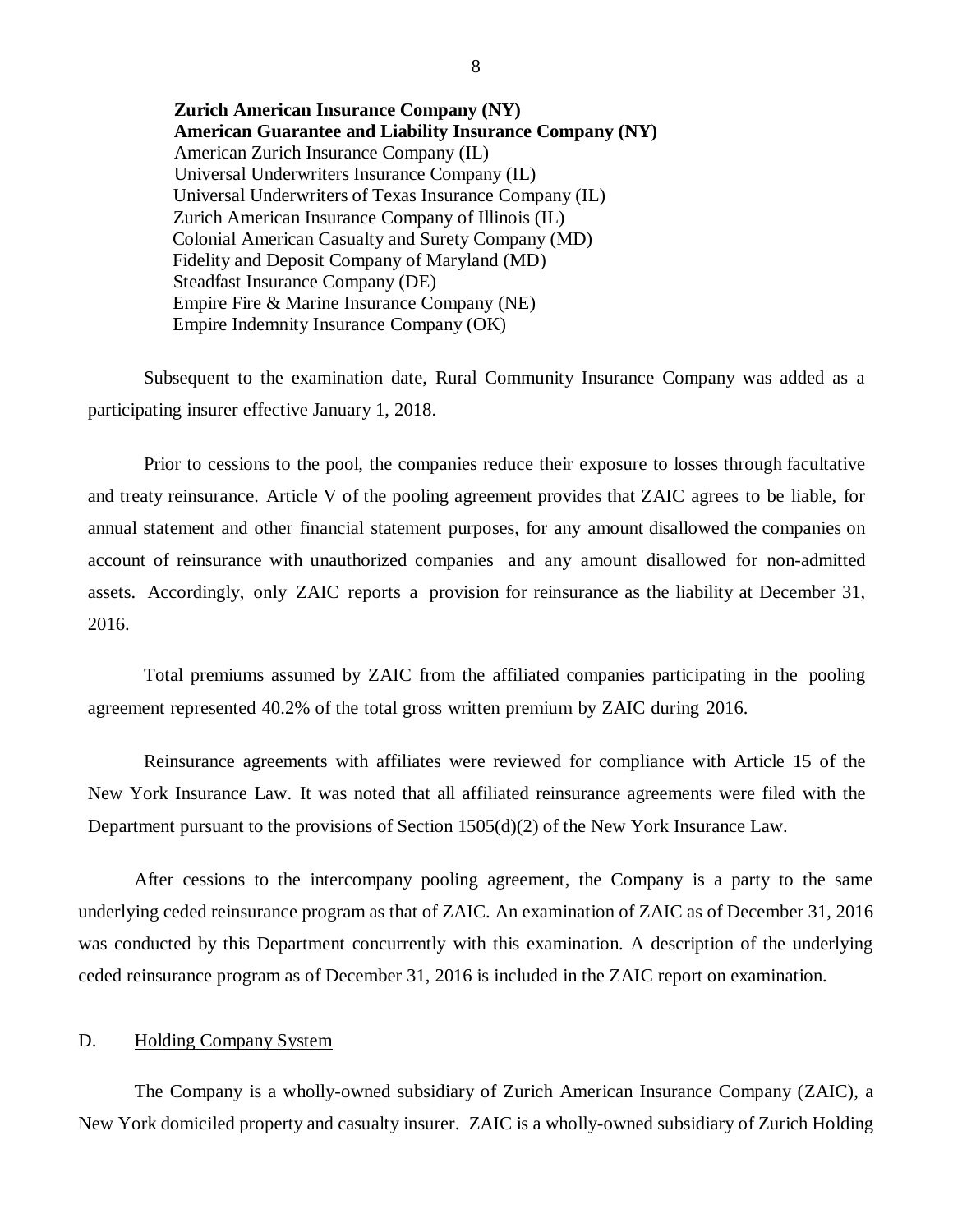Company of America, Inc. ("ZHCA"), a Delaware holding company, which in turn is 99.18% owned by Zurich Insurance Company Ltd. (Switzerland) ("ZIC"). ZIC is wholly-owned by Zurich Insurance Group Ltd (Switzerland) ("ZIG") (formerly known as Zurich Financial Services, Ltd.).

A review of the Holding Company Registration Statements filed with the Department indicated that such filings were complete and were filed in a timely manner pursuant to Article 15 of the New York Insurance Law and Department Regulation 52.

The following is an abridged chart of the holding company system at December 31, 2016:

| Zurich Insurance Group Ltd FKA Zurich Financial Services Ltd. (Zurich, Switzerland) |
|-------------------------------------------------------------------------------------|
| 100% Allied Zurich Limited (UK)                                                     |
| 100% Zurich Treasury Services Limited (IRL)                                         |
| 12.10% Farmers Group, Inc. (NV)                                                     |
| 100% Zurich Insurance Company Ltd (Zurich, Switzerland)                             |
| 87.90% Farmers Group Inc. (NV)                                                      |
| 100% Zurich Holding Ireland Limited (IRL)                                           |
| 100% Zurich Insurance plc                                                           |
| 99.18% Zurich Holding Company of America, Inc. (DE)                                 |
| 100% Zurich Alternative Asset Management, LLC (DE)                                  |
| 100% The Zurich Services Corporation (IL)                                           |
| 100% Zurich Benefit Finance, LLC (DE)                                               |
| 100% Zurich Agency Services, Inc.                                                   |
| 100% Zurich Global Investment Management Inc.                                       |
| 100% Zurich CZI Management Holding, Ltd.                                            |
| 100% Zurich Global Ltd. (BMU)                                                       |
| 100% ZFUS Services, LLC (DE)                                                        |
| 100% ZNA Services, LLC                                                              |
| 100% Farmers Services, LLC                                                          |
| 100% Zurich American Corporation                                                    |
| 100% Zurich American Life Insurance Company (IL)                                    |
| 100% Zurich American Life Insurance Company of New York (NY)                        |
| 100% Hoplite Reinsurance Company of Vermont, Inc. (VT)                              |
| 100% Universal Underwriters Service Corporation                                     |
| 100% Zurich American Insurance Company (NY)                                         |
| 100% Empire Indemnity Insurance Company (OK)                                        |
| 100% Empire Fire and Marine Insurance Company (NE)                                  |
| 100% American Guarantee and Liability Insurance Company (NY)                        |
| 100% Steadfast Insurance Company (DE)                                               |
| 100% American Zurich Insurance Company (IL)                                         |
| 100% Zurich American Insurance Company of Illinois (IL)                             |
| 100% Fidelity and Deposit Company of Maryland (MD)                                  |
| 100% Colonial American Casualty and Surety Company (MD)                             |
| 100% Universal Underwriters Insurance Company (IL)                                  |
| 100% Universal Underwriters of Texas Insurance Company (IL)                         |
| 100% Rural Community Insurance Company (MN)                                         |
| 100% Rural Community Insurance Agency (MN)                                          |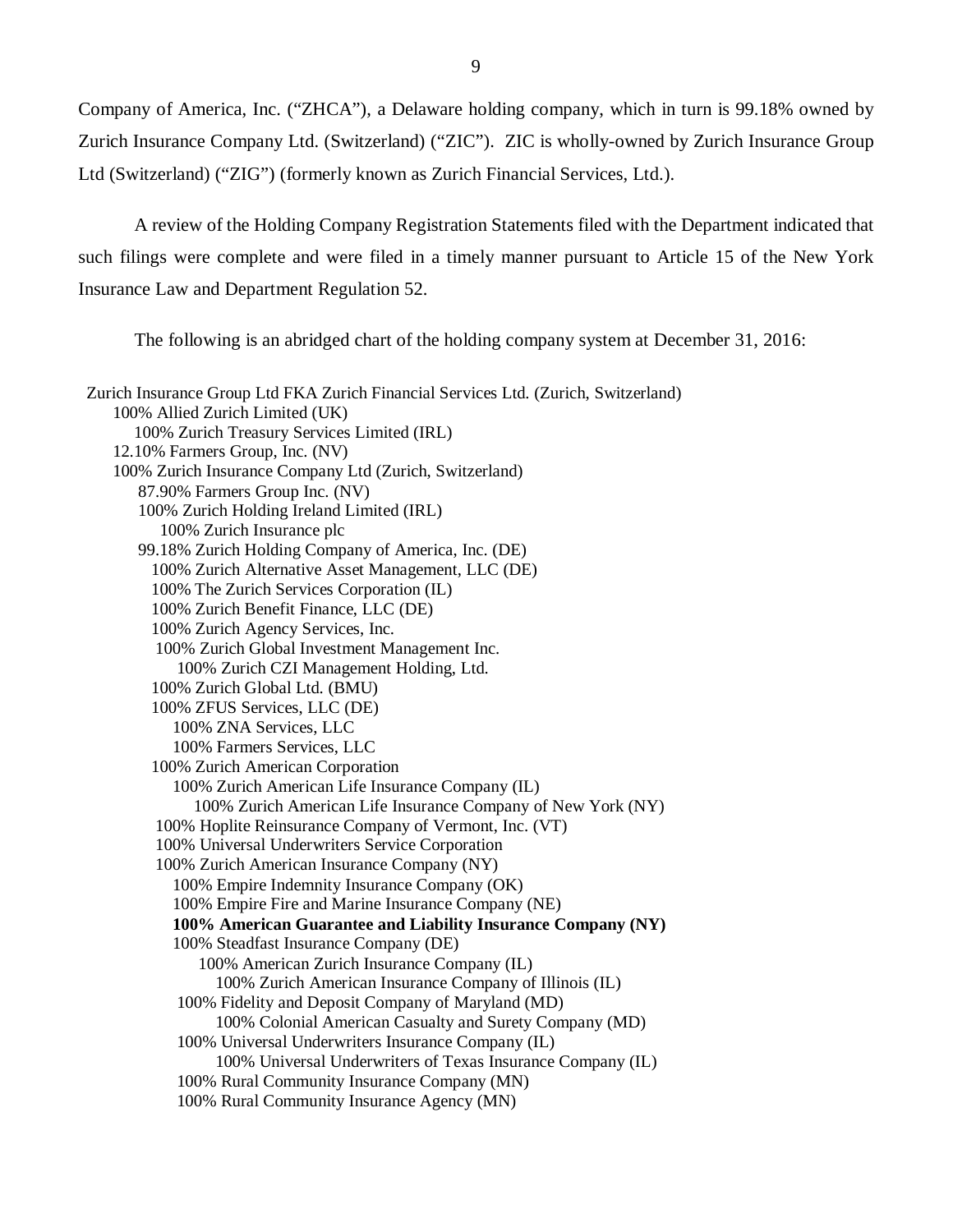In addition to the intercompany pooling arrangement previously discussed in the Reinsurance section of this report, the Company was a party to the following agreements with other members of its holding company system at December 31, 2016:

#### Amended and Restated Tax Allocation Agreement

Effective 1981, Zurich American Insurance Company ("ZAIC") became a party to a tax sharing agreement between ZHCA and its subsidiaries. This agreement was amended in January 2006 in order to clarify that the intercompany tax settlements would be paid in cash or eligible investment. The participants of the agreement record their apportioned tax liabilities and estimated tax payments according to the terms of the agreement. In general, allocation is based upon a separate return calculation with no immediate benefit for a taxable loss, which is utilized in the current year consolidated return. Intercompany tax balances are settled within thirty days after any of the following events: the filing of the consolidated Federal income tax return; the payment of an estimated payment; an additional assessment of the consolidated tax liability; a refund of the consolidated tax liability; or any other adjustment to the member's apportioned tax liability in accordance with the terms of the tax sharing agreement. The agreement was filed with the Department pursuant to Section 1505 of the New York Insurance Law.

#### Intercompany Service Agreement – Zurich American Insurance Company (Pool)

Effective January 1, 2008, Zurich American entered into an Intercompany Service Agreement, intended to allow Zurich American to provide administrative and back-office support type services such as financial and accounting services, HR services and IT services for the benefit of the other Zurich Pooled Companies. This Agreement supersedes the Amended and Restated Information Technology Service Agreement between the ZAIG companies and Farmers Group.

Effective January 1, 2010 the agreement was amended (Amendment No.1) to allow Zurich American to provide additional services through one of its affiliates. These services include managed carerelated services, risk engineering services, SIU services, general claims adjusting services, workers' compensation hearing representation services, care center services and recovery services. Effective March 31, 2011 the agreement was amended (Amendment No.2) to add subsection (aa), "Aircraft Transportation Services," to Appendix (A). The agreement was filed with this Department pursuant to Section 1505 of the New York Insurance Law.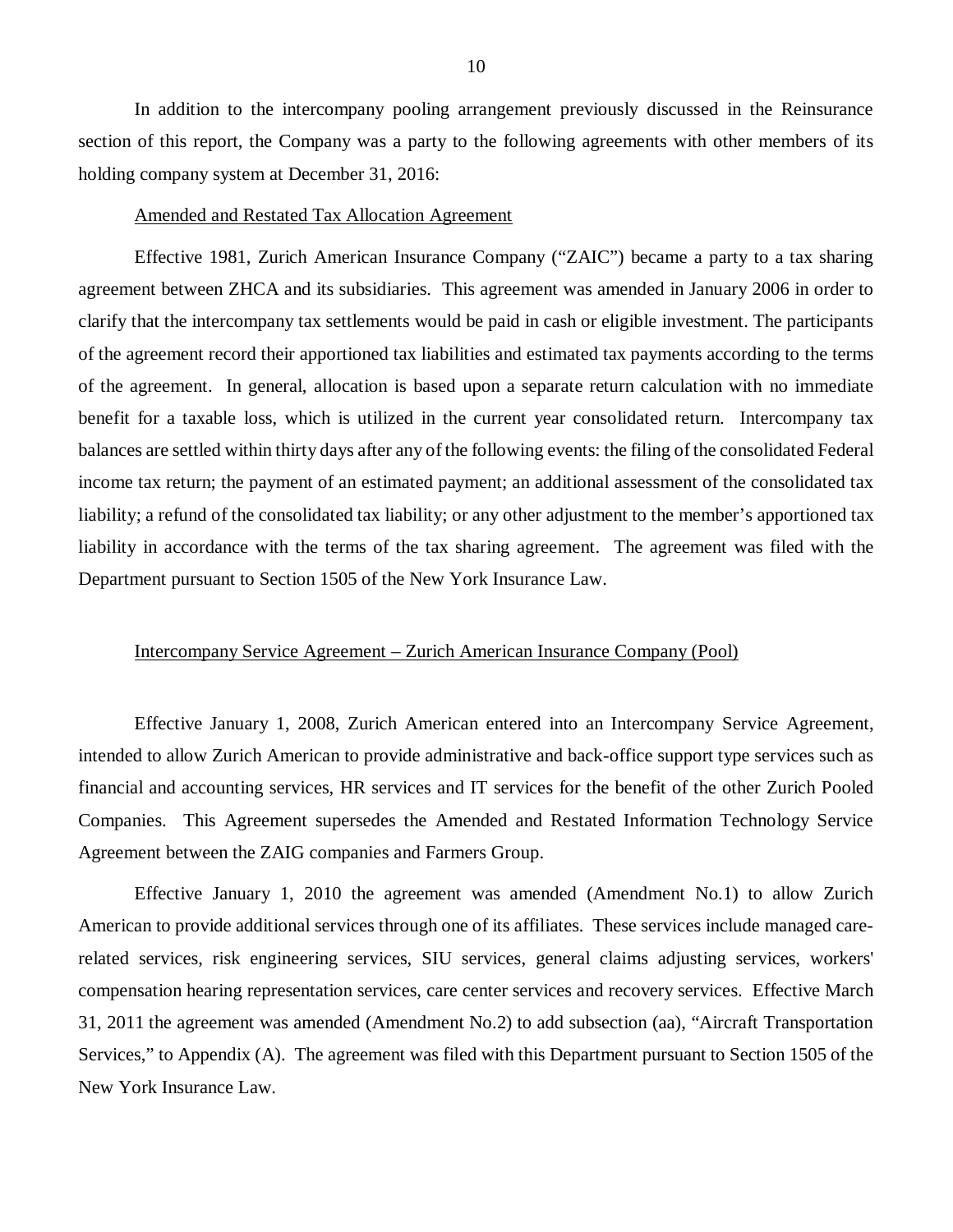Producer Agreement – Universal Underwriters Insurance Services (n/k/a Zurich Agency Services, Inc.)

Effective January 18, 2012, a Producer Agreement was entered among ZAS, Zurich American and certain of the other ZAIG companies. Pursuant to the Producer Agreement, ZAS, as the producer, may provide insurance producer services to Zurich American and certain of the other ZAIG companies. The agreement was filed with the Department pursuant to Section 1505 of the New York Insurance Law.

#### E. Significant Ratios

The Company's operating ratios, computed as of December 31, 2016, fall within the benchmark ranges set forth in the Insurance Regulatory Information System of the National Association of Insurance Commissioners.

| <b>Operating Ratios</b>                                  | Result |
|----------------------------------------------------------|--------|
| Net premiums written to surplus as regards policyholders | $0\%$  |
| Adjusted liabilities to liquid assets                    | 43%    |
| Two-year overall operating                               | $0\%$  |

Due to the fact that the Company cedes 100% of all underwriting assets, liabilities and expenses, as well as underwriting income and losses, net of applicable reinsurance, to ZAIC with no retrocession from ZAIC to the Company, all net underwriting ratios are zero.

The Company's reported risk based capital score ("RBC") was 637.7% at December 31, 2016. The RBC is a measure of the minimum amount of capital appropriate for a reporting entity to support its overall business operations in consideration of its size and risk profile. An RBC of 200 or below can result in regulatory action.

There were no financial adjustments in this report that impacted the company's RBC score.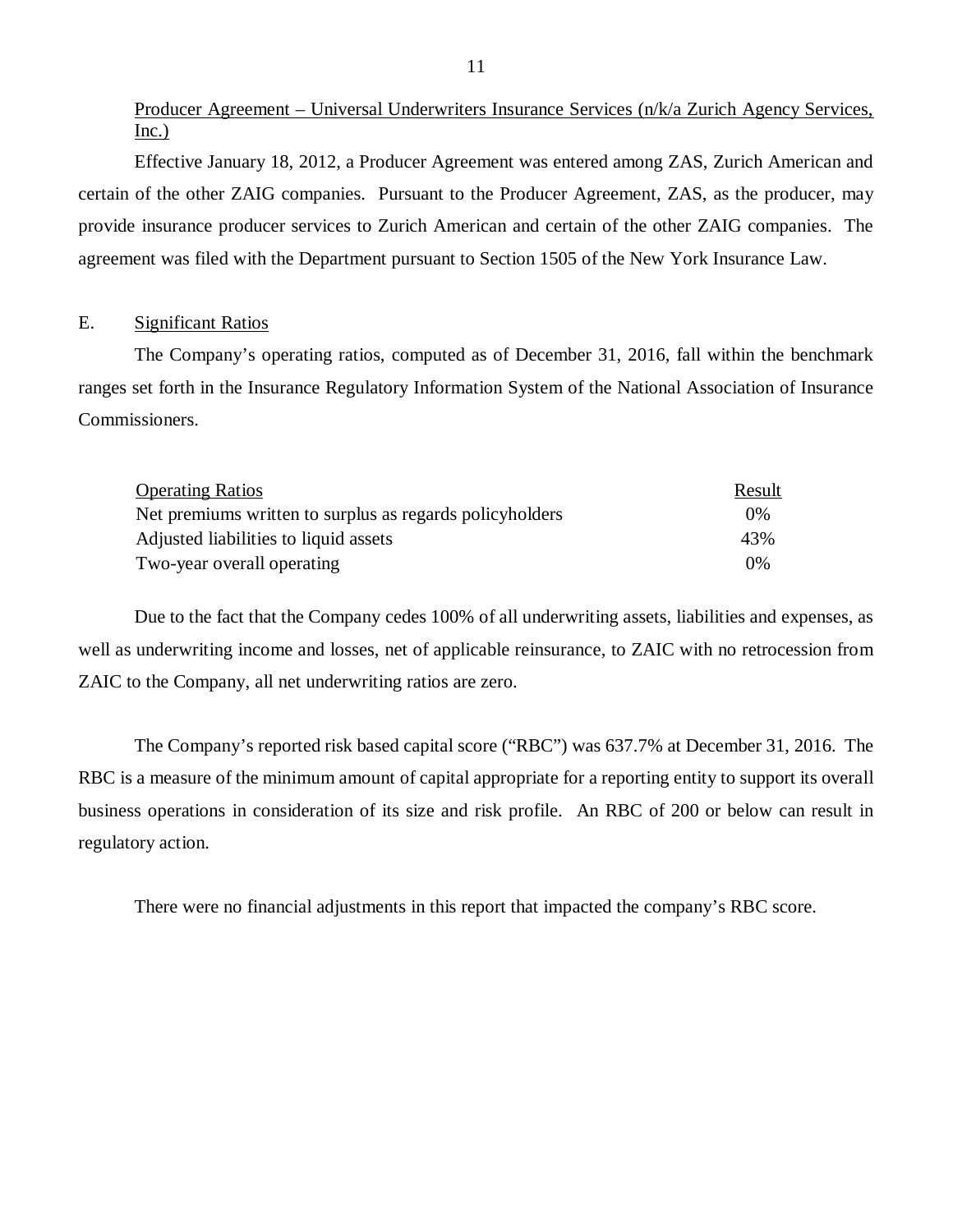#### **2. FINANCIAL STATEMENTS**

#### A. Balance Sheet

The following shows the assets, liabilities and surplus as regards policyholders as of December 31, 2016 as reported by the Company. Due to rounding the columns may not total.

| Assets                                                         |               | Assets Not      | Net Admitted   |
|----------------------------------------------------------------|---------------|-----------------|----------------|
|                                                                | <b>Assets</b> | Admitted        | <b>Assets</b>  |
| <b>Bonds</b>                                                   | \$171,736,553 |                 | \$171,736,553  |
| Cash, cash equivalents and short-term                          |               |                 |                |
| investments                                                    | 1,931,260     |                 | 1,931,260      |
| Securities lending reinvested collateral assets                | 1,010,000     |                 | 1,010,000      |
| Subtotals, cash and invested assets                            | \$174,677,813 |                 | \$174,677,813  |
| Investment income due and accrued                              | 994,655       |                 | 994,655        |
| Uncollected premiums and agents' balances in                   |               |                 |                |
| the course of collection                                       | 13,737        |                 | 13,737         |
| Amounts recoverable from reinsurers                            | 77,896,764    |                 | 77,896,761     |
| Net deferred tax asset                                         | 1,294,696     | \$1,294,696     | $\overline{0}$ |
| Total assets                                                   | \$254,877,665 | \$1,294,696     | \$253,582,969  |
| <b>Liabilities, Surplus and Other Funds</b>                    |               |                 |                |
| <b>Liabilities</b>                                             |               |                 |                |
| Other expenses (excluding taxes, licenses and fees)            |               |                 | \$<br>67,500   |
| Current federal and foreign income taxes                       |               |                 | 1,145,275      |
| Net deferred tax liability                                     |               |                 | 1,449,018      |
| Ceded reinsurance premiums payable (net of ceding commissions) |               |                 | 68,443,383     |
| Payable to parent, subsidiaries and affiliates                 |               |                 | 2,683,323      |
| Payable for securities lending                                 |               |                 | 1,010,000      |
| <b>Total liabilities</b>                                       |               |                 | \$74,798,499   |
| <b>Surplus and Other Funds</b>                                 |               |                 |                |
| Common capital stock                                           |               | \$<br>5,000,027 |                |
| Gross paid in and contributed surplus                          |               | 172,270,401     |                |
| Unassigned funds (surplus)                                     |               | 1,514,039       |                |
| Surplus as regards policyholders                               |               |                 | 178,784,467    |
| Total liabilities, surplus and other funds                     |               |                 | \$253,582,968  |

Note: The Internal Revenue Service has completed its audits of the Company's consolidated Federal Income Tax returns through tax year 2014. All material adjustments, if any, made subsequent to the date of examination and arising from said audits, are reflected in the financial statements included in this report. Audits covering tax years 2015 and 2016 are currently in progress. The 2015 audit has been transferred to the Internal Revenue Service Appeals Division for resolution. The examiner is unaware of any potential exposure of the Company to any tax assessment and no liability has been established herein relative to such contingency.

B. Statement of Income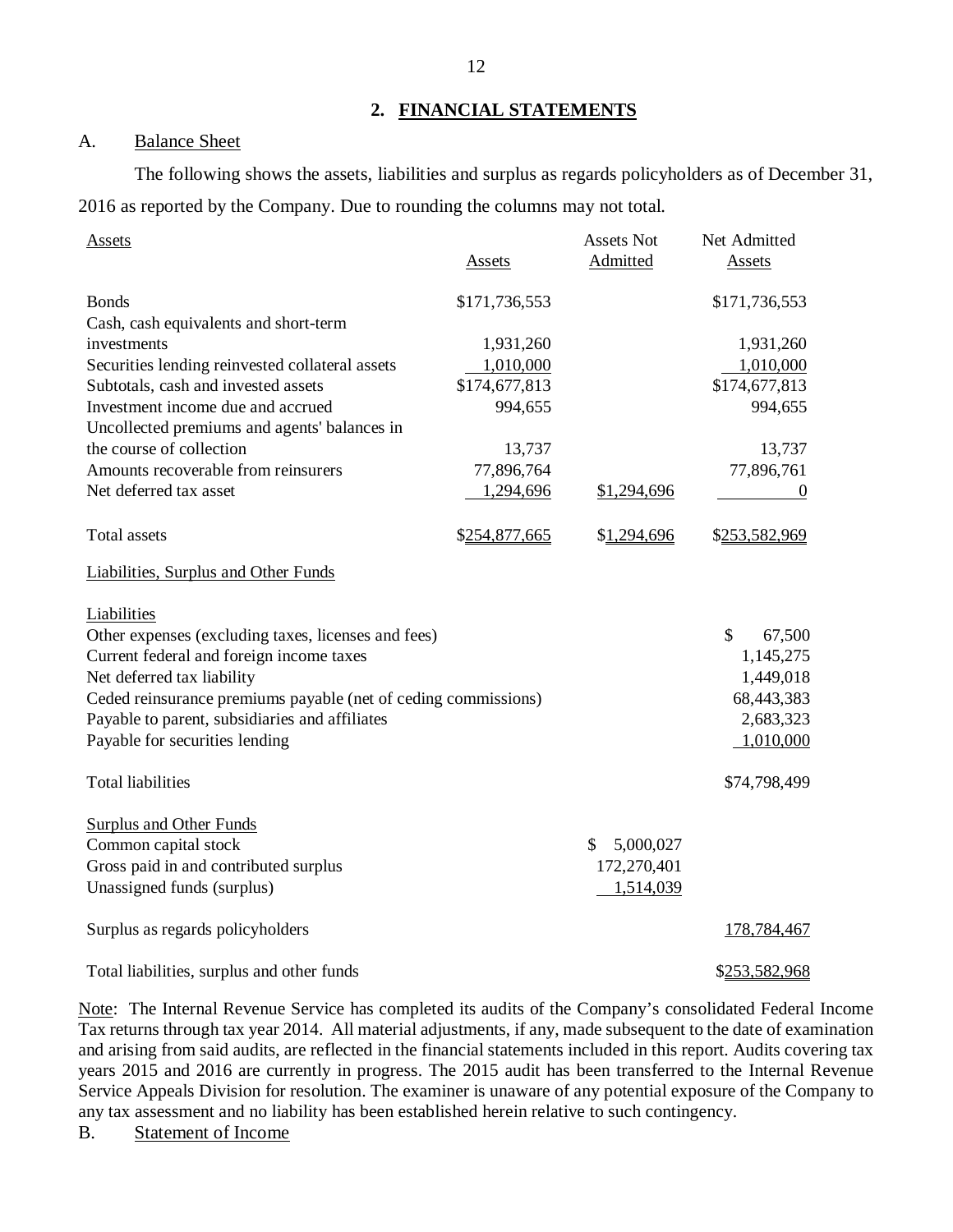The net income for the examination period as reported by the Company was \$24,468,900 as detailed below:

| <b>Underwriting Income</b>                                                                  |              |                |              |            |
|---------------------------------------------------------------------------------------------|--------------|----------------|--------------|------------|
| Premiums earned                                                                             |              |                | \$           | $\Omega$   |
| Deductions:<br>Losses and loss adjustment expenses incurred                                 | \$           | $\overline{0}$ |              |            |
| Other underwriting expenses incurred                                                        |              | $\Omega$       |              |            |
| Total underwriting deductions                                                               |              |                |              | $\Omega$   |
| Net underwriting gain or (loss)                                                             |              |                | \$           | $\Omega$   |
| <b>Investment Income</b>                                                                    |              |                |              |            |
| Net investment income earned                                                                | \$24,081,954 |                |              |            |
| Net realized capital gain                                                                   | 2,822,202    |                |              |            |
| Net investment gain or (loss)                                                               |              |                |              | 26,904,156 |
| Net income before dividends to policyholders and before federal<br>and foreign income taxes |              |                | \$26,904,156 |            |
|                                                                                             |              |                |              |            |
| Federal and foreign income taxes incurred                                                   |              |                |              | 2,435,256  |
| Net income                                                                                  |              |                | \$24,468,900 |            |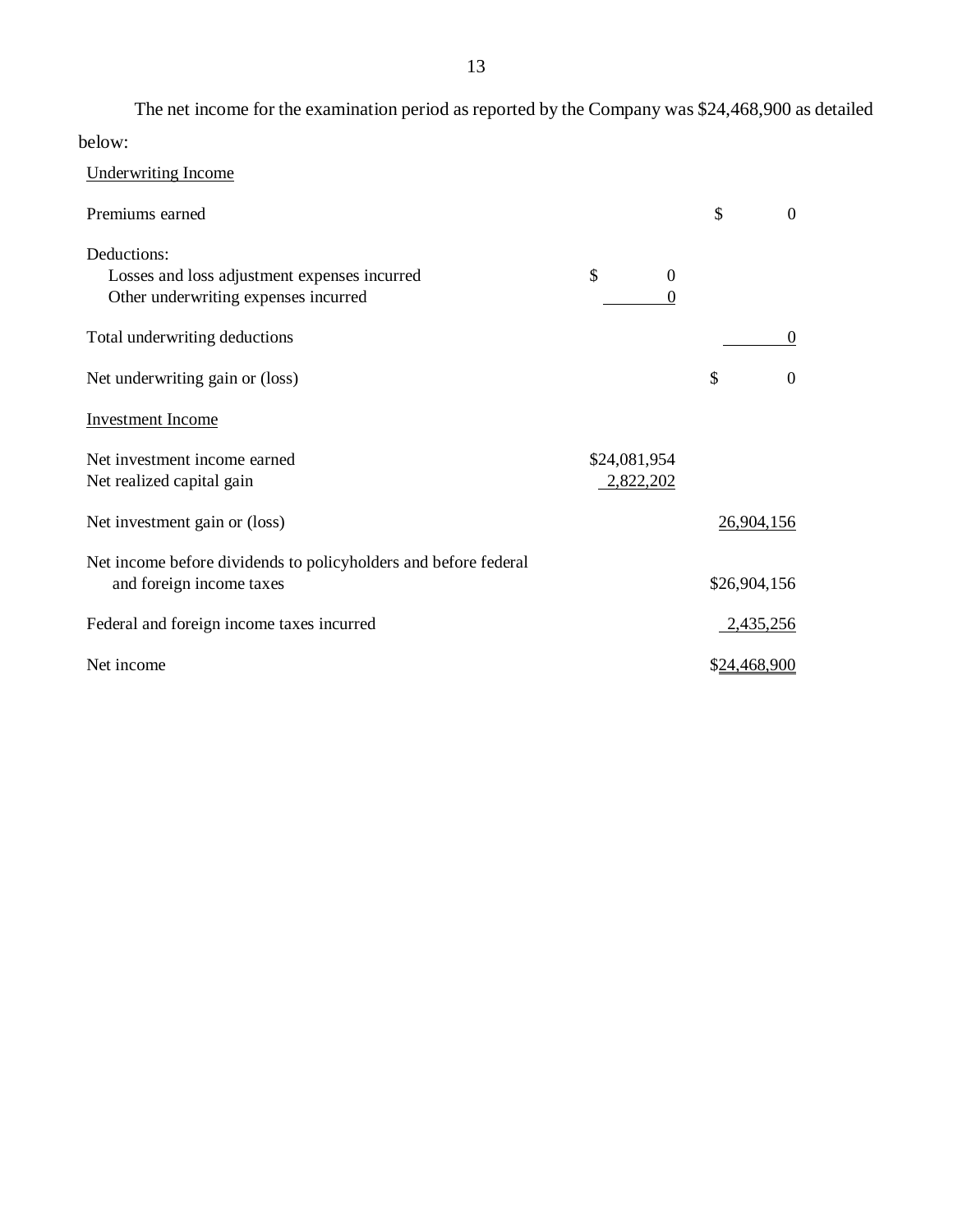## C. Capital and Surplus

Surplus as regards policyholders increased \$2,880,857 during the 5-year examination period January 1, 2012 through December 31, 2016 as reported by the Company, detailed as follows:

| Surplus as regards policyholders as reported by<br>the Company as of December 31, 2011 |                            |                             | \$175,903,610 |
|----------------------------------------------------------------------------------------|----------------------------|-----------------------------|---------------|
|                                                                                        | Gains in<br><b>Surplus</b> | Losses in<br><b>Surplus</b> |               |
| Net income                                                                             | \$24,468,900               |                             |               |
| Net unrealized capital gains or (losses)                                               |                            | \$<br>198,145               |               |
| Change in net unrealized foreign exchange capital gain                                 |                            |                             |               |
| $(\text{loss})$                                                                        |                            |                             |               |
| Change in net deferred income tax                                                      |                            | 835,410                     |               |
| Change in nonadmitted assets                                                           |                            | 654,487                     |               |
| Dividends to stockholders                                                              | $\theta$                   | 19,900,000                  |               |
| Total gains and losses                                                                 | \$24,468,899               | \$21,588,042                |               |
| Net increase (decrease) in surplus                                                     |                            |                             | 2,880,857     |
| Surplus as regards policyholders as reported by                                        |                            |                             |               |
| the Company as of December 31, 2016                                                    |                            |                             | \$178.784.467 |

No adjustments were made to surplus as a result of this examination.

Capital paid in was \$5,000,027 consisting of 6,636 shares of at \$753.47 par value per share common stock. Gross paid in and contributed surplus was \$172,270,401, which did not change during the examination period.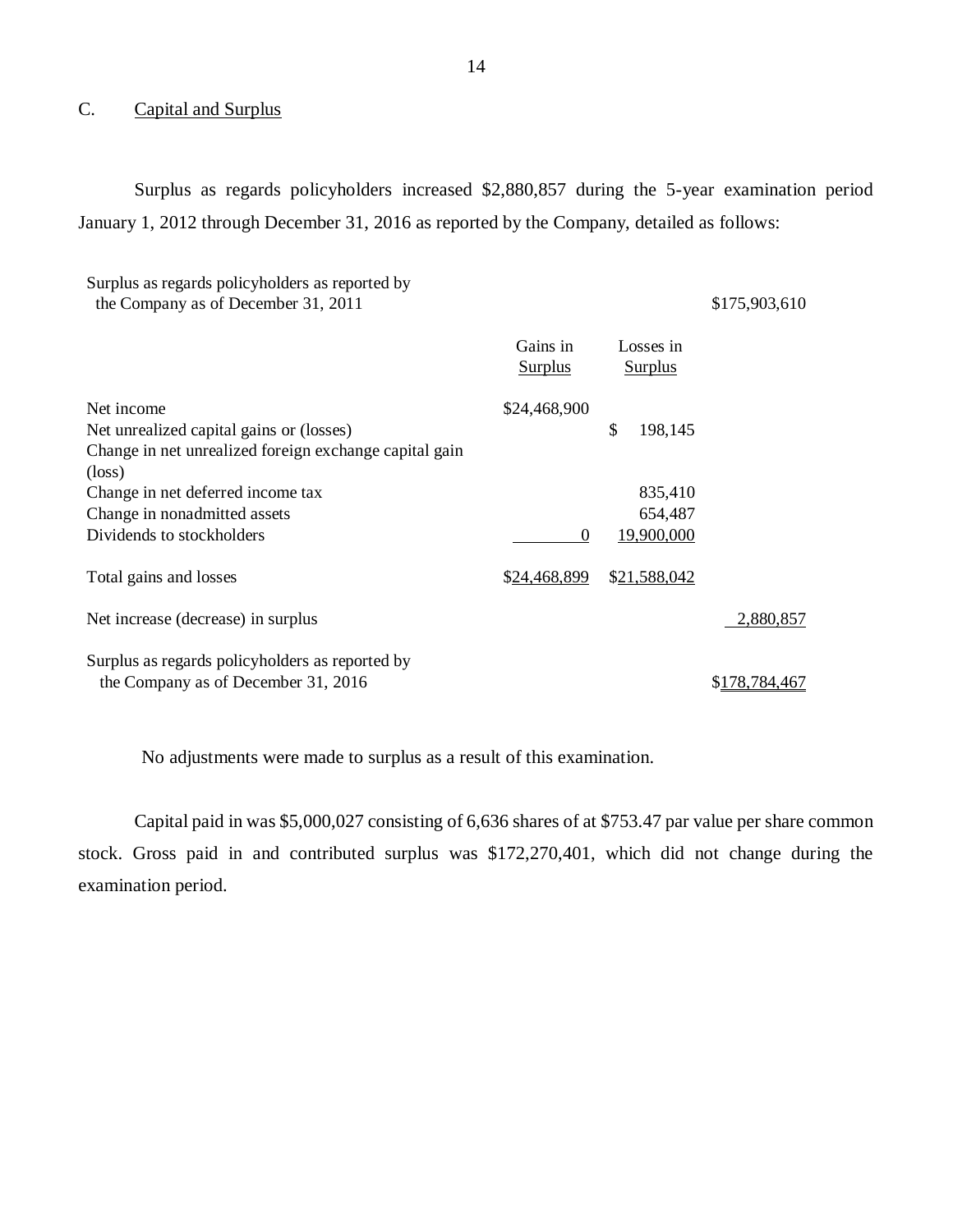#### **4. LOSSES AND LOSS ADJUSTMENT EXPENSES**

<span id="page-16-0"></span>The examination liability for the captioned items of \$0 is the same as reported by the Company as of December 31, 2016. As noted in the Reinsurance section of this report, the Company participates in the ZAIC inter-company pooling agreement and cedes 100% of all underwriting assets, liabilities and expenses, as well as underwriting income and losses, net of applicable reinsurance, to ZAIC with no retrocession from ZAIC to the Company.

#### **5. COMPLIANCE WITH PRIOR REPORT ON EXAMINATION**

The prior report on examination did not contain any comments or recommendations.

### **6. SUMMARY OF COMMENTS AND RECOMMENDATIONS**

There are no comments or recommendations in this report on examination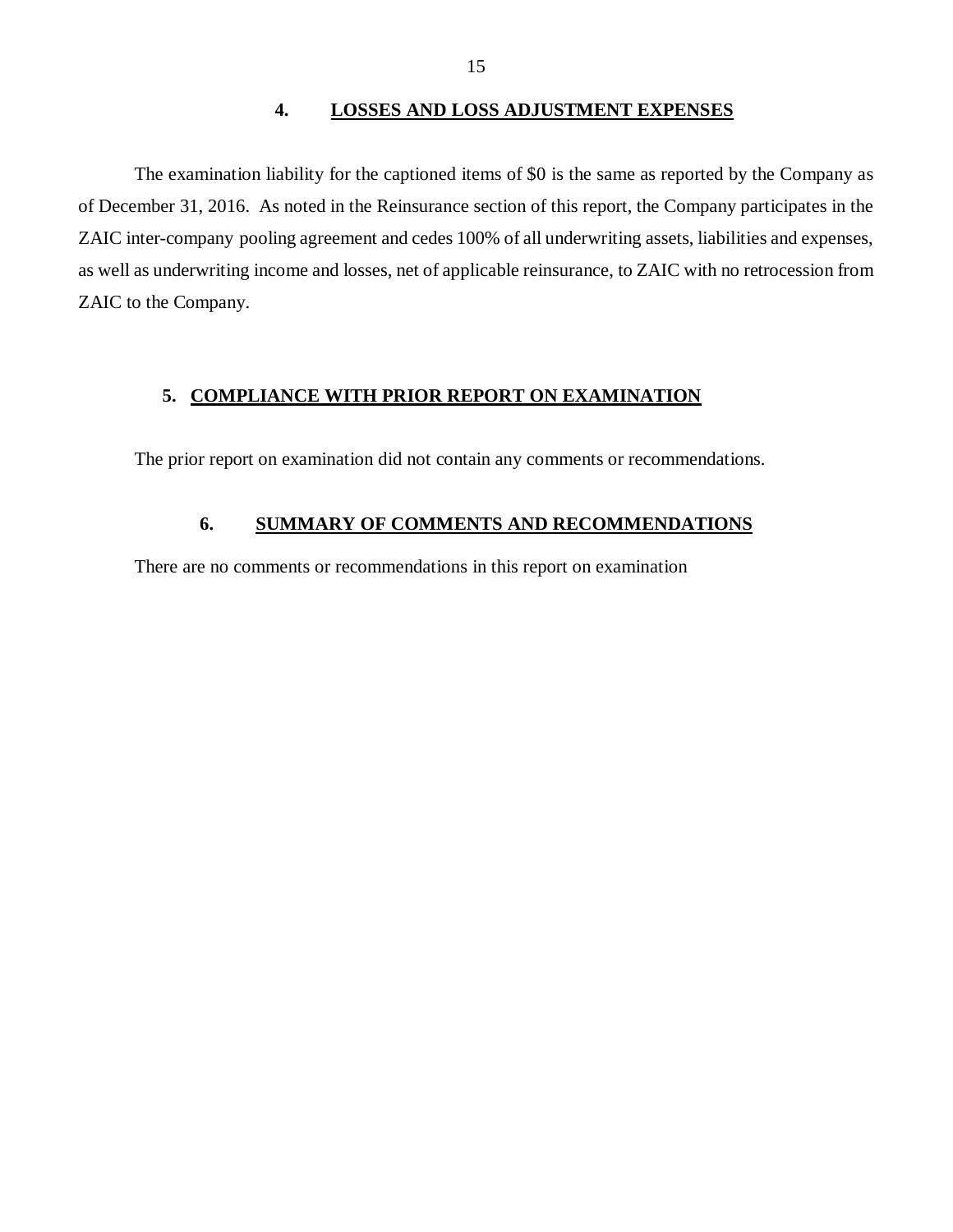Respectfully submitted,

Fe Rosales, CFE Principal Insurance Examiner

STATE OF NEW YORK ) )ss: COUNTY OF NEW YORK )

Fe Rosales, being duly sworn, deposes and says that the foregoing report, subscribed by her, is true to the best of her knowledge and belief.

Fe Rosales

Subscribed and sworn to before me

this  $\_\_\_\_\_\$  day of  $\_\_\_\_\_\_\_\_\_\_\_\_\,$  2018.